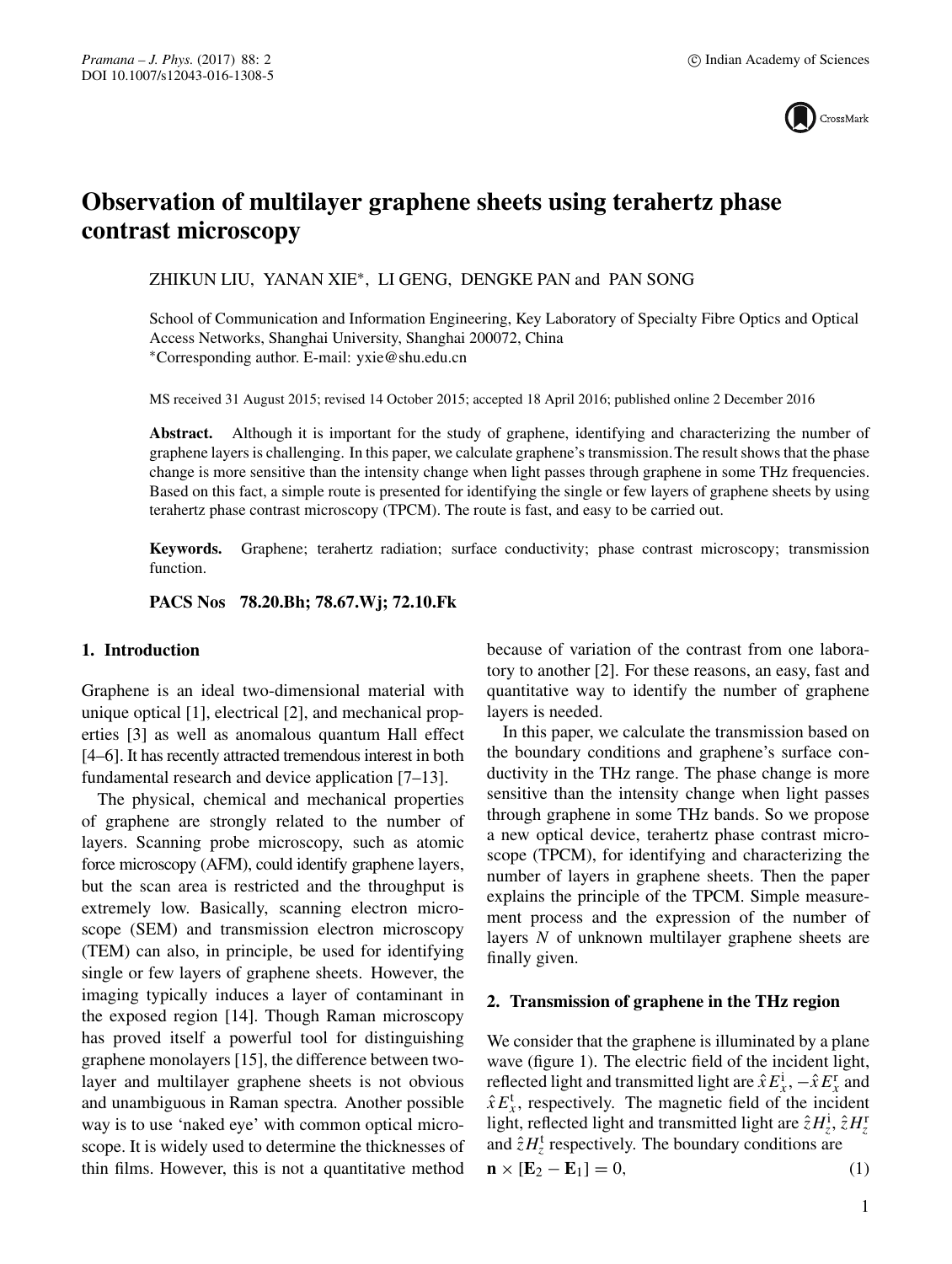

Figure 1. Interaction of an incident wave and graphene.

$$
\mathbf{n} \times [\mathbf{H}_2 - \mathbf{H}_1] = \mathbf{J}_s. \tag{2}
$$

**E** is the electric field and **H** is the magnetic field. The direction of the normal vector **n** is according to the reverse direction of the y-axis. Using the boundary conditions, we can get

$$
H_z^{\rm i} + H_z^{\rm r} - H_z^{\rm t} = J_{\rm s},\tag{3}
$$

$$
E_x^i - E_x^r = E_x^t. \tag{4}
$$

We know

$$
E_x^t/H_z^t = \eta
$$
,  $E_x^r/H_z^r = \eta$ ,  $E_x^i/H_z^i = \eta$ , (5)

$$
J_{\rm s} = \sigma_{\rm g} E_x^{\rm t},\tag{6}
$$

$$
F = H_z^{\rm t}/H_z^{\rm i}.\tag{7}
$$

From (3)–(7), transmission function can be evaluated as

$$
F = \frac{1}{1 + \sigma_{\rm g} \eta / 2},\tag{8}
$$

where  $J_s$  is the electric surface current,  $\eta$  is the air wave impedance,  $\sigma_{\rm g}$  is the surface conductivity of graphene and  $F$  is the transmission function of graphene.

In the THz range, the surface conductivity of graphene is a complex number with  $\sigma_{g} = \sigma_{r} + i\sigma_{i}$  (the subscripts r and i stand for reflected and incident) and it depends on the angular frequency  $\omega$ , temperature T and the chemical potential  $\mu_c$ . Surface conductivity of graphene used in our simulations is derived within the random-phase approximation [16]

$$
\sigma_{g} = \frac{2e^{2}}{\pi\hbar} \frac{k_{B}T}{\hbar} \ln \left[ 2 \cosh \left( \frac{\mu_{c}}{2k_{B}T} \right) \right] \frac{\mathrm{i}}{\omega + \mathrm{i}\tau^{-1}} + \frac{e^{2}}{4\hbar} \left[ \frac{1}{2} + \frac{1}{\pi} \arctan \left( \frac{\hbar \omega - 2\mu_{c}}{2k_{B}T} \right) - \frac{\mathrm{i}}{2\pi} \ln \frac{(\hbar \omega + 2\mu_{c})^{2}}{(\hbar \omega - 2\mu_{c})^{2} + 4(k_{B}T)^{2}} \right], \quad (9)
$$

where  $\tau$  is the relaxation time,  $\mu_c$  is the chemical potential,  $T$  is the temperature,  $e$  is the electron charge,  $\hbar$  is the reduced Planck's constant,  $k_B$  is the Boltzmann's constant and  $\omega = 2\pi f$  (f is radian frequency) is the angular frequency.

The term  $\sigma_{\rm g} \eta/2$  in expression (8) is defined as the complex A. So

$$
A = \eta(\sigma_{\rm r} + i\sigma_{\rm i})/2. \tag{10}
$$

 $\sigma$ <sub>r</sub> and  $\sigma$ <sub>i</sub> can be calculated using (9). The parameters  $\tau = 1 \times 10^{-12}$  [17,18],  $T = 300$  K and  $\mu_c = 0$  eV. Figures 2 and 3 respectively present A and the ratio of its imaginary part and real part for different frequencies. So we get the complex number A and Im[*A*]/Re[*A*] for three different frequency points (table 1) (Im[*A*] is the imaginary part of *A* and Re[*A*] is the real part of *A*). The values for Im[*A*]/Re[*A*] are respectively 6.15 and 5.37 when the frequency points are 2 and 3. Hence the phase change is more sensitive than the intensity change when the frequency  $f$  is 2–3 THz.

In the region  $(2-3 \text{ THz})$ , the number A is much less than 1 (table 1). Based on the Maclaurin formula of the



Figure 2. The number A for different frequencies.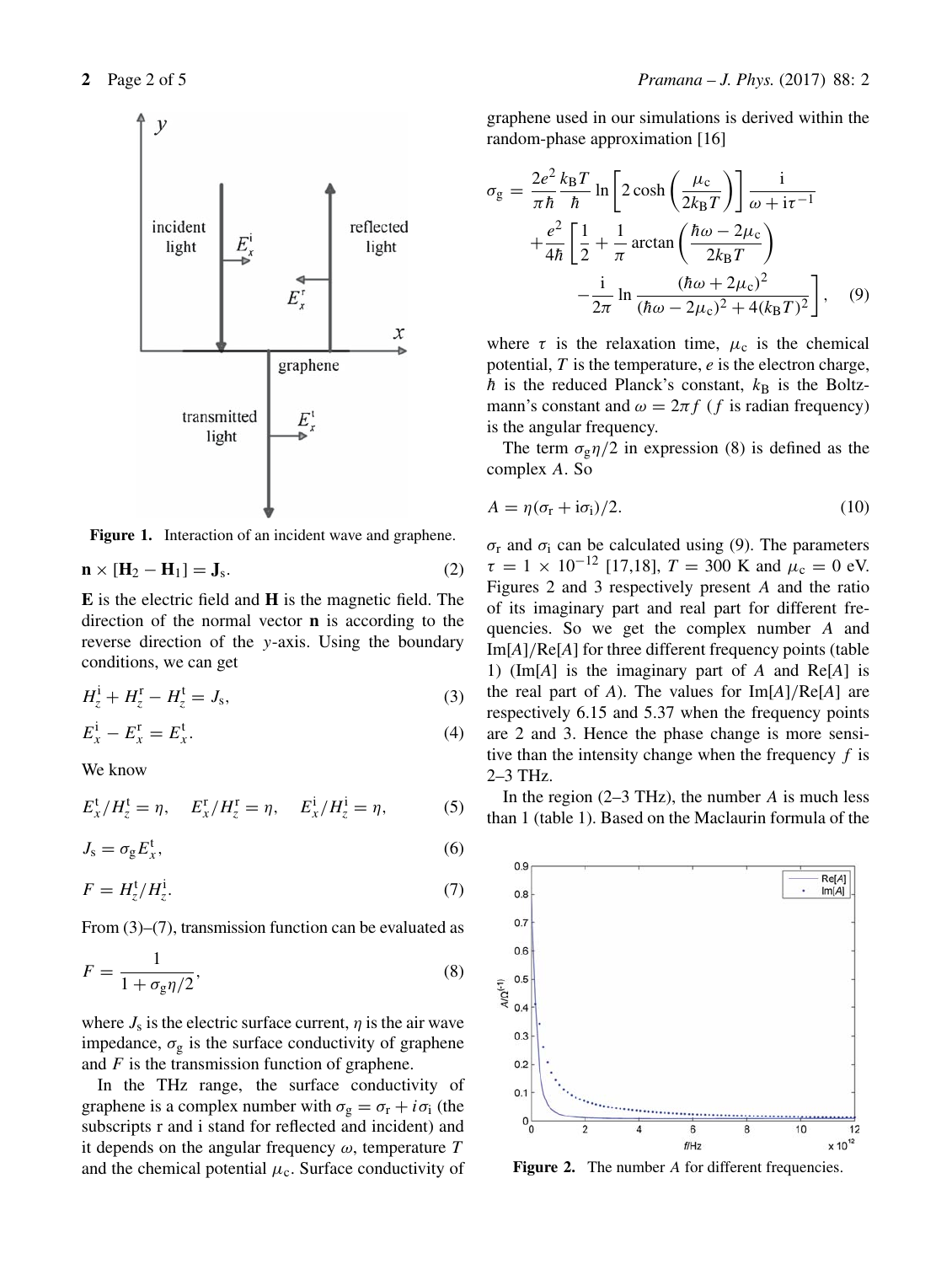

**Figure 3.** Ratio of the imaginary part and the real part of A for different frequencies.

function  $y = 1/(1 - x)$  and  $y = \exp(x)$ , eq. (8) can be estimated as

$$
F = \exp(-\sigma_g \eta/2). \tag{11}
$$

So we obtain

$$
F = \exp[-\eta(\sigma_{\rm r} + i\sigma_{\rm i})/2].\tag{12}
$$

When  $\phi = -\eta \sigma_i/2$  ( $\phi$  is a real function), we arrive at the following estimate from (12) (we neglect  $\sigma_r$  as  $\sigma_r$ is smaller than  $\sigma_i$ , for example,  $\sigma_i$  is 6.15 times larger than  $\sigma_r$  when f is 2 THz):

$$
F = \exp(i\phi). \tag{13}
$$

The expression (13) is the transmission function of a single graphene sheet. To two layers or multilayers, we define layer coefficient  $t(x, y) = 2, 3, \ldots$ , which shows that the number of layers are  $t(x, y)$  for different points  $(x, y)$  of the object plane. The coefficient is discrete. So

$$
\varphi'(x, y) = -\eta \sigma_1 t(x, y)/2. \tag{14}
$$

So (13) can be rewritten as

$$
F'(x, y) = \exp[i\phi'(x, y)].
$$
 (15)

Then a thin phase plate is placed in the back focal plane of the objective. The phase difference introduced by the plate represents a retardation or advance by a quarter of a period. Phase changes introduced by the object can be transformed into changes in intensity [19]

$$
I(x', y') = |C|^2 [a^2 \pm 2a\phi'(x, y)],
$$
 (16)

where C is a constant. The coordinate  $(x', y')$  represents point of the image plane, corresponding to the point  $(x, y)$  of the object plane. For a plate that only retards or advances phase of the light which is incident upon it,  $a = 1$ ; for a plate that also absorbs light,  $a < 1$ .

When the phase plate does not absorb any of the incident light ( $a = 1$ ), eq. (16) can be written as

$$
I(x', y') = 1 \pm 2\phi'(x, y). \tag{17}
$$

The expressions (16) and (17) show that phase changes introduced by graphene sheets are transformed into changes in intensity, the intensity at any point of the image plane being directly proportional to the phase change due to the corresponding element of the graphene sheets.

#### **3. Terahertz phase contrast microscope**

Phase contrast imaging was first presented by Frits Zernike in the 1930s [20,21], and has been widely applied to biology for imaging transparent specimens since then. The paper introduces a new device – the TPCM. In the microscope, incident light is a monochromatic terahertz wave emitted by terahertz source such as quantum cascade lasers (QCLs). In figure 4, a two-Fresnel-lens (named lens 1 and lens 2) imaging system is used. The two lenses are terahertz lenses [22], which can be made of low-loss polymers [23,24], metamaterial [25], powders [26] and liquid [27]. The lenses can focus THz wave. Phase plate is at the centre focal plane of the two-lens system, and the object is at the back focal plane of the first lens (the Fourier plane). There is spatial separation in this plane between the undeflected beam and the diffracted light [28] when incident light passes through the object (graphene). The undeflected beam is focussed at the centre of the lens and the phase plate, but the diffracted light is spread throughout the plane (see figure 4). The phase plate makes use of the spatial separation by causing a  $\pi/2$  relative phase

**Table 1.** The number A and Im[*A*]/Re[*A*] for different frequency points.

| Frequency (THz)  |      | 2.5                                                      |      |
|------------------|------|----------------------------------------------------------|------|
| $\boldsymbol{A}$ |      | $0.0696i + 0.0113$ $0.0563i + 0.0097$ $0.0474i + 0.0088$ |      |
| Im[A]/Re[A]      | 6.15 | 5.83                                                     | 5.37 |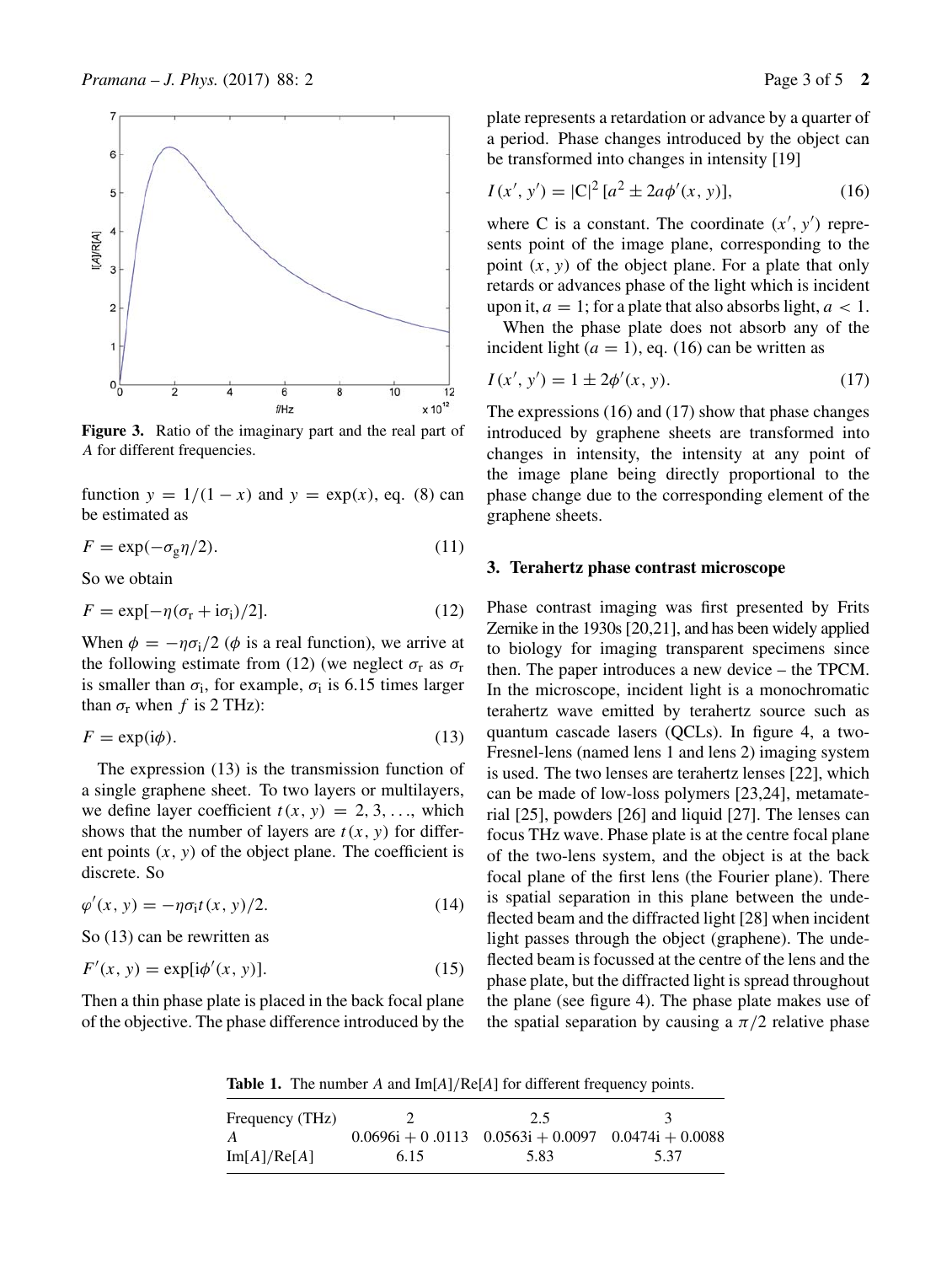

**Figure 4.** Schematic diagram of the terahertz phase contrast microscope.

shift between the undeflected beam and the diffracted light. The two beams are focussed on the image plane of the second lens where they form interference pattern. The pattern could be detected by the CCD camera. The technique converts phase shifts of terahertz wave passing through graphene to amplitude variations.

So the parameters can be set as follows:  $f = 2$ THz,  $\mu_c = 0$  eV and  $T = 300$  K. Measurement process can be mainly as follows. First of all, a single graphene is taken as a reference, which has been identified by other methods. The intensity data  $I_1$  is obtained using TPCM (figure 4). Next, the intensity information  $I_N(x', y')$  of the unknown multilayer graphene sheets is also measured using TPCM. Finally, the number  $N = [I_N(x', y') - 1]/(I_1 - 1)$  of layers of unknown multilayer graphene sheets can be calculated based on the intensity data of single-layer and multilayer graphene.

As seen above, first the intensity data of the monolayer graphene as a reference can be stored in the database. Secondly, once the intensity data of unknown multilayer graphene sheets are obtained using TPCM, the number of layers can be quickly calculated. So the method is quantitative, easy and fast, and not influenced by external conditions. It can be widely applied to identify graphene layers. This paper provides a way to detect 2D materials using optical microscopy. We can use TPCM to detect 2D materials when the phase change is more sensitive than the intensity change, whereas utilizing non-TPCM to detect 2D materials.

## **4. Conclusion**

In this paper, we have calculated the transmission of graphene according to the boundary conditions and surface conductivity of graphene in the THz range. We note that the phase change is more sensitive than the intensity change when light passes through graphene in some Hz bands. Based on this fact, a new device, TPCM, has been proposed. Then we introduce the principle of the TPCM. We also show the measurement process and the expression of the number of layers  $N$  of graphene sheets. The results show that the TPCM can also be used to detect other 2D materials. The method is easy, fast and quantitative and so can be used in future research and application of 2D materials using graphene.

## **Acknowledgements**

The authors would like to thank G A O Hua for his valuable comments that improved the quality of this paper.

#### **References**

- [1] R R Nair, P Blake, A N Grigorenko, K S Novoselov, T J Booth, T Stauber, N M R Peres and A K Geim, *Science* **320**, 1308 (2008)
- [2] K S Novoselov, A K Geim, S V Morozov, D Jiang, Y Zhang, S V Dubonos, I V Grigorieva and A A Firsov, *Science* **306**, 666 (2004)
- [3] C Lee, X Wei, J W Kysar and J Hone, *Science* **321**, 385 (2008)
- [4] J L Lado and J Fernandez-Rossier, *Phys. Re*v*. B* **92**, 115433 (2015)
- [5] X M Zhang and M W Zhao, *Rsc. Ad*v*.* **5**, 9857 (2015)
- [6] J Y Zhang, B Zhao, Y G Yao and Z Q Yang, *Sci. Rep.* **5**, 10629 (2015)
- [7] P Blake, P D Brimicombe, R R Nair, T J Booth, D Jiang, F Schedin, L A Ponomarenko, S V Morozov, H F Gleeson, E W Hill, A K Geim and K S Novoselov, *Nano Lett.* **8**, 1704 (2008)
- [8] F Schwierz, *Nat. Nanotechnol.* **5**, 487 (2010)
- [9] V Kumar, Enamullah, U Kumar and G S Setlur, *Pramana – J. Phys.* **83**, 597 (2014)
- [10] M Jablan, H Buljan and M Soljačić, *Phys. Rev. B* **80**, 245435 (2009)
- [11] J M Jornet and I F Akyildiz, *IEEE J. Sel. Area. Comm.* **31**, 685 (2013)
- [12] L F Mao, *Pramana J. Phys.* **81**, 309 (2013)
- [13] Q Y Bao, C Zheng, M D Xiao, Y J Shen, J Wang and Y Q Du, *Chin. Phys. Lett.* **31**, 074204 (2014)
- [14] W Ding, D A Dikin, X Chen, R D Piner, R S Ruoff, E Zussman, X Wang and X Li, *J. Appl. Phys.* **98**, 014905 (2005)
- [15] A C Ferrari, J C Meyer, V Scardaci, C Casiraghi, M Lazzeri, F Mauri, S Piscanec, D Jiang, K S Novoselov, S Roth and A K Geim, *Phys. Re*v*. Lett.* **97**, 187401 (2006)
- [16] Y Yao, M A Kats, P Genevet, N Yu, Y Song, J Kong and F Capasso, *Nano Lett.* **13**, 1257 (2013)
- [17] M Esquius-Morote, J S Gomez-Diaz and J Perruisseau-Carrier, *IEEE T. Thz. Sci. Techn.* **4**, 116 (2014)
- [18] M Tamagnone, J S Gómez-Díaz, J R Mosig and J Perruisseau-Carrier, *J. Appl. Phys.* **112**, 114915 (2012)